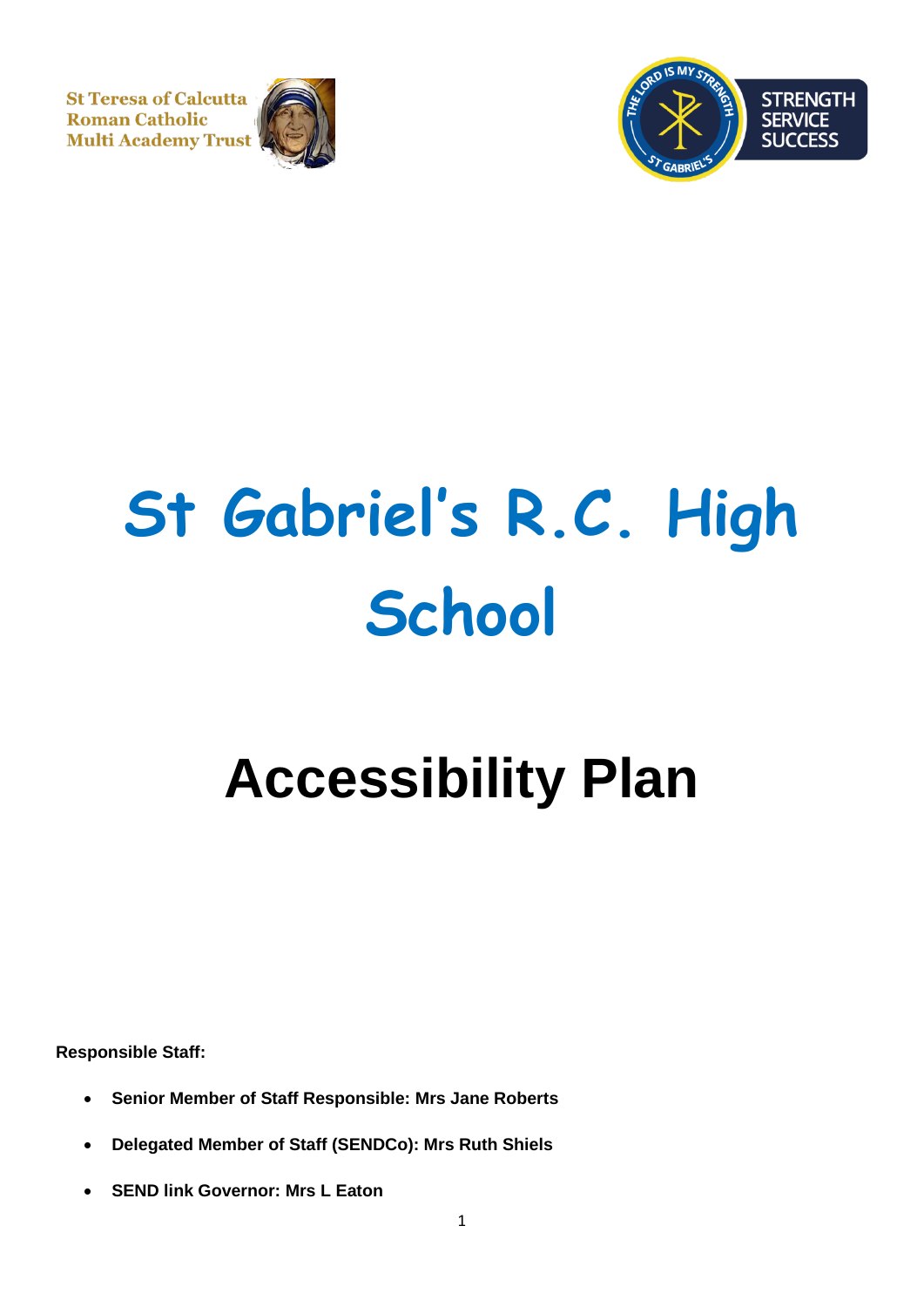#### **St Gabriel's RC High School**

#### **ACCESSIBILITY PLAN**

#### **1. Purpose of this Policy and Accessibility Plan**

At St Gabriel's RC High School we are committed to ensuring equality of opportunity for all.

We aim to develop a culture of inclusion and diversity in which people feel confident about disclosing their disabilities in the knowledge that they will receive a positive and supportive response which facilitates their full participation in the range of activities offered by the school.

At St Gabriel's RC High School we believe that diversity is a strength, which should be respected and celebrated by all those who learn in, work in, and visit our community

#### **2. The Disability Equality Duty (DED)**

#### **Background Information**

#### **Definition of Disability**

The Disability Discrimination Act of 1995 defines a disabled person as someone who has 'a physical or mental impairment which has a substantial or long-term adverse effect on his or her ability to carry out normal dayto-day activities'.

The Special Educational Needs and Disability Act (SENDA) 2001 extended the Disability Discrimination Act (DDA) of 1995 to cover education.

The Equality Act 2010 provides a single, consolidated source of discrimination law.

Schools are legally obliged as follows:

i. Not to treat disabled pupils less favourably for a reason related to their disability

ii. To make reasonable adjustments for disabled pupils to ensure that they are not at a substantial disadvantage, and

iii. To plan to increase access to the physical environment, the curriculum and written information (documented in an Accessibility Plan).

The Disability Discrimination Act of 2005 extended the definition of disability to include people with a hearing or visual impairment, cerebral palsy, muscular dystrophy, mental health issues and incontinence. People with attention deficit hyperactivity disorder (ADHD), autistic spectrum disorder, Down's syndrome and hydrocephalus are included. Medical conditions such as cystic fibrosis, severe asthma, diabetes, cancer, multiple sclerosis, epilepsy, sickle cell anaemia and human immunodeficiency virus (HIV) are deemed disabilities. Facial disfigurement, severe dyslexia, gross obesity and diagnosed eating disorders are all included. If a person has been disabled in the past (for example, those who have recovered from cancer, or people with a history of mental illness), then they are still covered by the legislation for the rest of their life.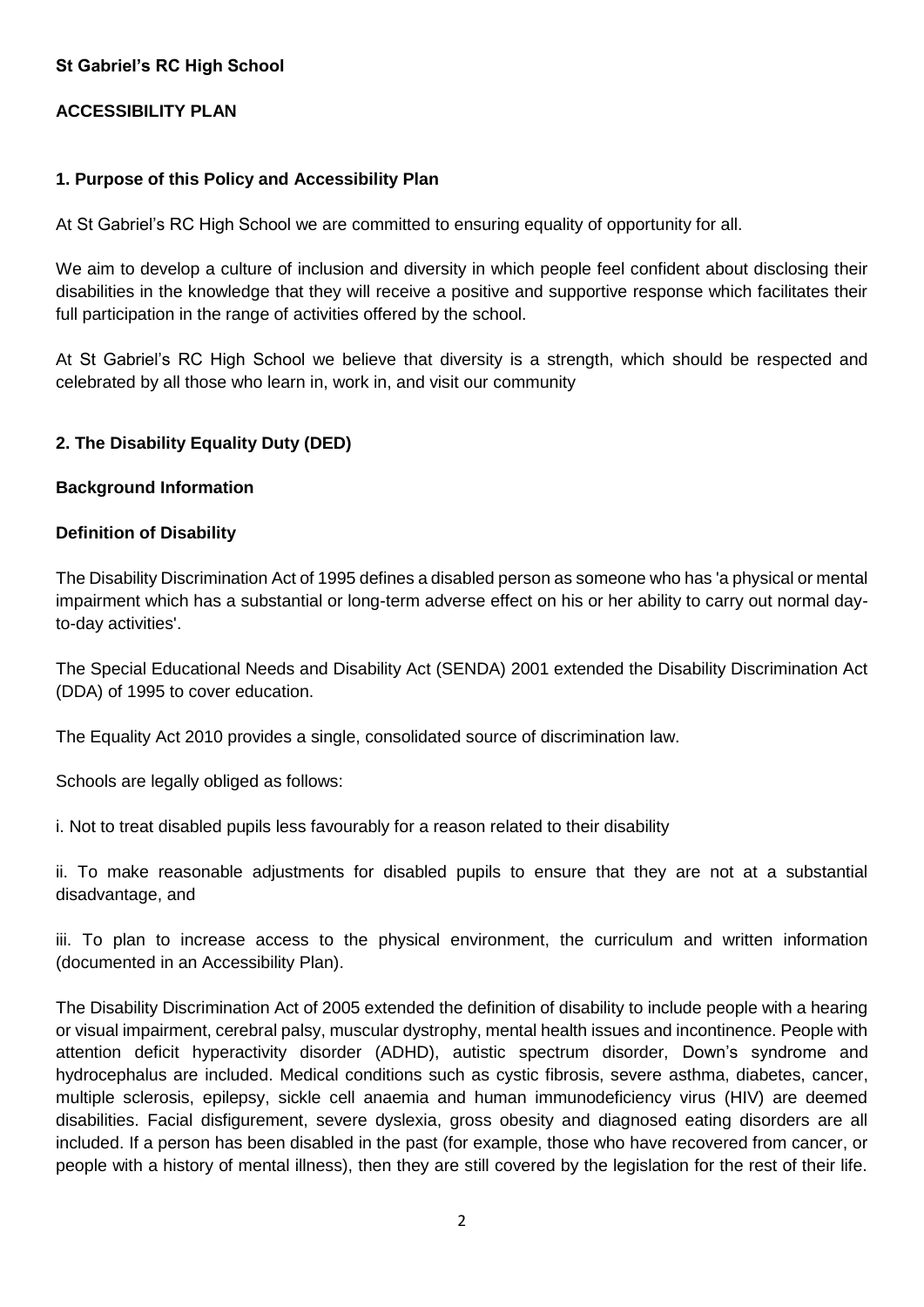The Equality Act 2010 extended protection against discrimination to pupils who are pregnant or have recently given birth, or who are undergoing gender reassignment.

# **Protected Characteristics:**

It is unlawful for a school to discriminate against a pupil or prospective pupil by treating them less favourably because of their:

- sex
- race
- disability
- religion or belief
- sexual orientation
- gender reassignment
- pregnancy or maternity

# **3. The Duty**

The Equality Act 2010 places a general duty on schools, requiring them to have due regard to the following when carrying out their functions as employers, as providers of education and associated services and as providers of services to the wider community:

- Promoting equality of opportunity between disabled persons and other persons
- Eliminating discrimination that is unlawful under the DDA
- Eliminating harassment of disabled persons that is related to their disability
- Promoting positive attitudes towards disabled persons
- Encouraging participation in public life by disabled persons
- Positive Action
- Positive Action provisions allow schools to target measures that are designed to alleviate disadvantages experienced by, or to meet the particular needs of, pupils with particular protected characteristics. Such measures will need to be proportionate way of achieving the relevant aim.

#### **4. Unlawful Discrimination**

St Gabriel's RC High School will ensure that discrimination is avoided in:

- The selection, appointment and promotion arrangements for staff;
- Staff conditions of service;
- Staff training;
- The arrangements for determining pupil admission;
- The terms on which admission is offered;
- Refusing or deliberately omitting to accept an admission application;
- Provision of education or associated services (including educational visits, extra-curricular activities and youth service activities);
- Exclusions

# **5. Pupils**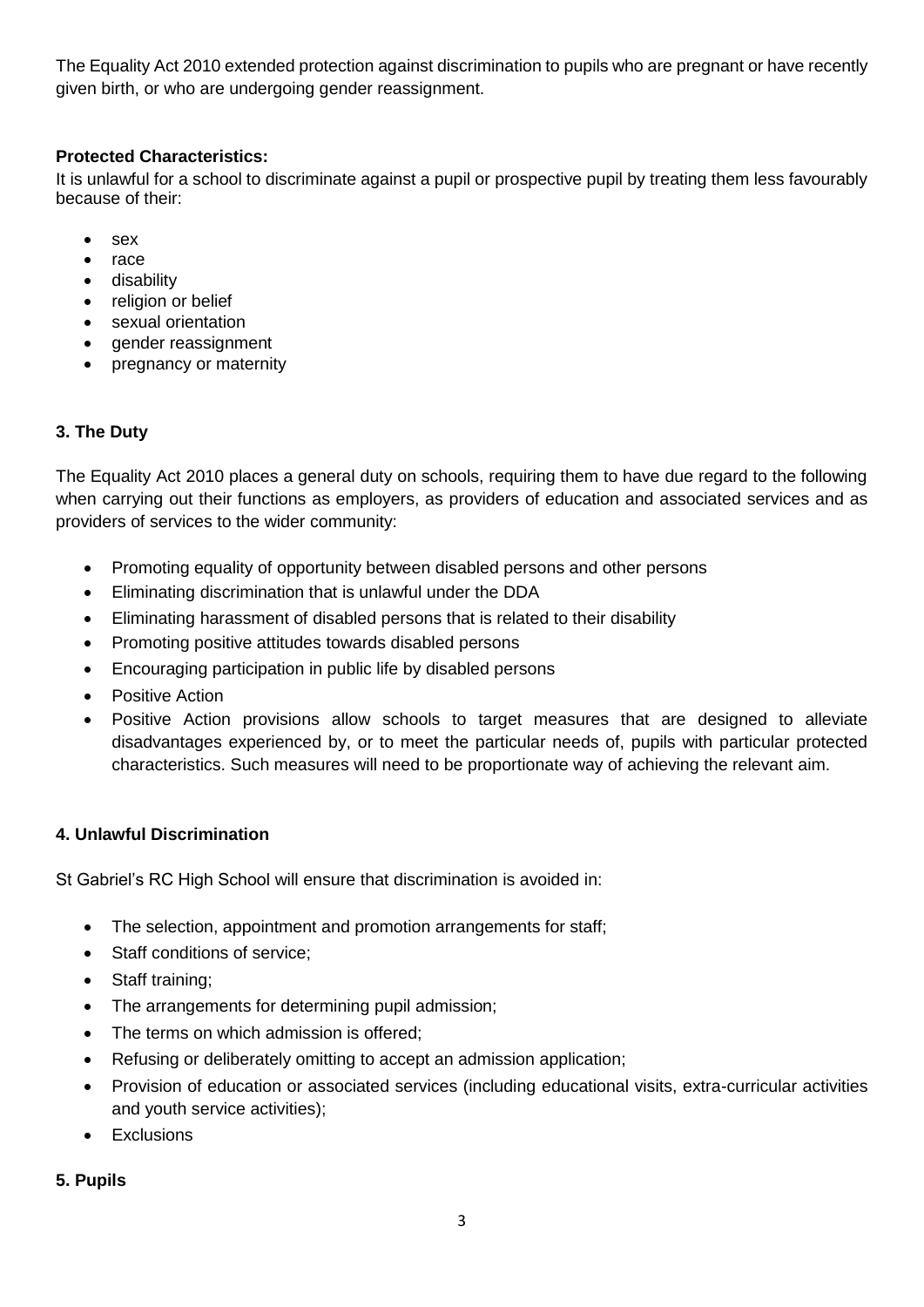Every effort will be made to ensure that 'reasonable adjustments' are made to accommodate disabled pupils and young people, whilst bearing in mind the interests of other pupils and young people. The school is required to make under the terms of SENDA 2001;

- Improvements in access to the curriculum for disabled pupils and young people;
- Physical improvements to increase access to education and associated services (e.g. extra curricular activities); and
- Improvements in the provision of information in a range of formats for disabled pupils and young people
- The Equality Act extends the reasonable adjustment duty to require schools to provide auxiliary aids and services to disabled pupils
- There is an additional requirement for schools to explore whether or not pupils with behavioural issues may or may not have an underlying disability leading to this. For example, the following can be underlying reasons for poor behaviour; mental illness, mental health problems, learning difficulties, dyslexia, diabetes, and epilepsy.
- The school will take into account all these requirements when considering the inclusion and treatment of disabled pupils in the school.

*(N.B. Behaviour difficulties arising from social or domestic circumstances are not covered by the Act.)*

#### **6. Pupils - Education and Associated Services**

The School will examine each individual case to determine the best adjustments that can be made to accommodate every individual's needs.

The School aims to fulfil the requirements of the legislation to make 'reasonable adjustments' for pupils and young people with disabilities, to enable them to have access as far as is reasonably practicable to the school premises, facilities, curriculum and associated services.

All relevant information is recorded on the individual's school record (staff or pupil).

A review will be held at least annually as part of the annual Performance Management programme in the case of staff, or as part of the whole school review process and the annual special needs review in the case of pupils.

Risk assessments will be carried out on behalf of disabled staff, pupils and visitors on an annual basis, and as circumstances change.

These risk assessments will be the responsibility of;

- HR in the case of a new member of staff
- The Head of Year with the Assistant Headteacher/Special Educational Needs Co-ordinator (SENDCo) or delegated staff member as appropriate for pupils
- The member of staff that the visitor has come to see or whom they will be working with.

#### **7. Action on Transfer into the School**

At transfer to St Gabriel's RC High School, additional liaison time is allocated for disabled pupils and their families to ensure that the pupil's educational needs and the school's requirements are fully understood by staff at the feeder school, parents/carers, and pupil, and to ensure that there is a smooth transition.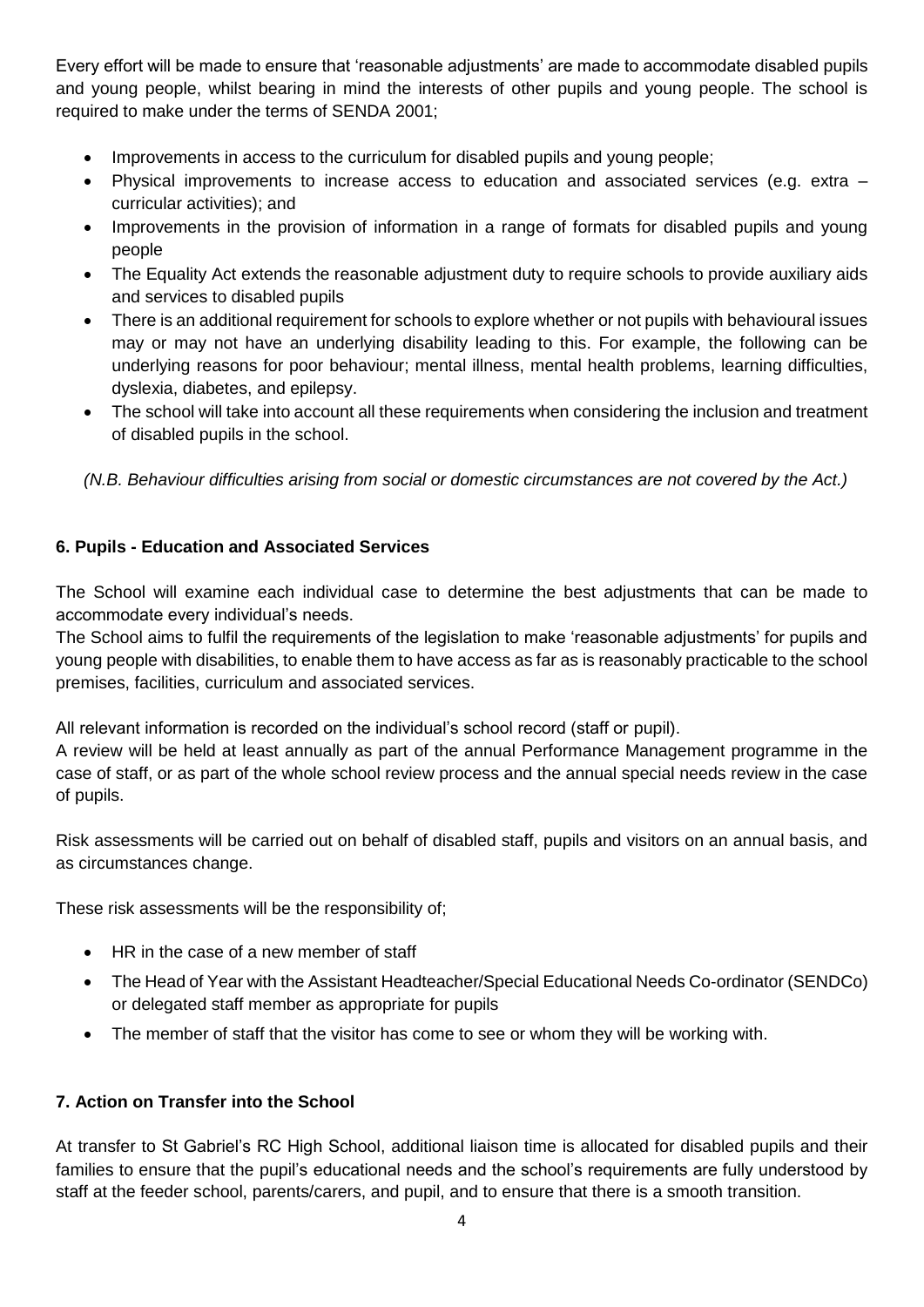### **8. Achievements of Disabled Pupils**

Records are kept of all pupils' achievements including those with Special Educational Needs (SEN) and/or a disability. Any individual feedback from pupils, parents or carers regarding specific actions are recorded on the pupil's file. Achievements of all pupils are valued at St Gabriel's RC High School whether they are of an academic, social or spiritual value.

# **9. Educational Opportunities available to Disabled Pupils at St Gabriel's RC High School**

- Disabled parking areas in place for pupils being dropped off and ramped access to the building
- Alternative provision to access to all areas of curriculum teaching will be put in place if a pupil is physically unable to go to class.
- Wherever possible an alternative location will be found off site if specific teaching requirements cannot be accessed at St Gabriel's RC High School.
- We will endeavour to ensure that all pupils have equal access to educational visits/trips.
- All pupils have the right to attend all trips and residential visits. This will be achieved through careful consultation with parents/carers, planning, funding and adequate staffing of visits.
- In all teaching and learning activities a full range of teaching and learning styles will be employed to ensure that no pupil is excluded from learning.
- Additional careers guidance will be offered in order that disabled pupils have the same opportunities as their peers to access careers advice.
- Access arrangements will allow equal access to examinations, so that pupils can fulfil their potential.
- Pupils will be entered for the level of examination which is appropriate for their level of ability.

#### **10. Sensory Support for Pupils**

- The School will make provision to enable pupils with sensory support needs to access the full curriculum, for instance by providing documents in alternative formats, and by considering classroom seating and accommodation arrangements.
- The School has Hearing Loop technology for pupils and visitors to the School.

#### **11. Parents with Disabilities**

- The School will meet the needs of parents and carers with disabilities wherever possible, for instance by providing documentation in alternative formats if requested.
- Parents' Evenings will be held in classrooms which are accessible. On request, arrangements can be made for meetings to be held in a separate classroom to reduce background noise.

# **12. Involvement of people with additional needs in developing the policy**

As we look to develop the Disability Equality Policy, we will continue to consult with:

- The parents/carers of disabled pupils who would like to come to St Gabriel's RC High School, to identify particular needs and to ensure that, where possible, these are met;
- The pupils themselves to ensure that all of their needs are being met;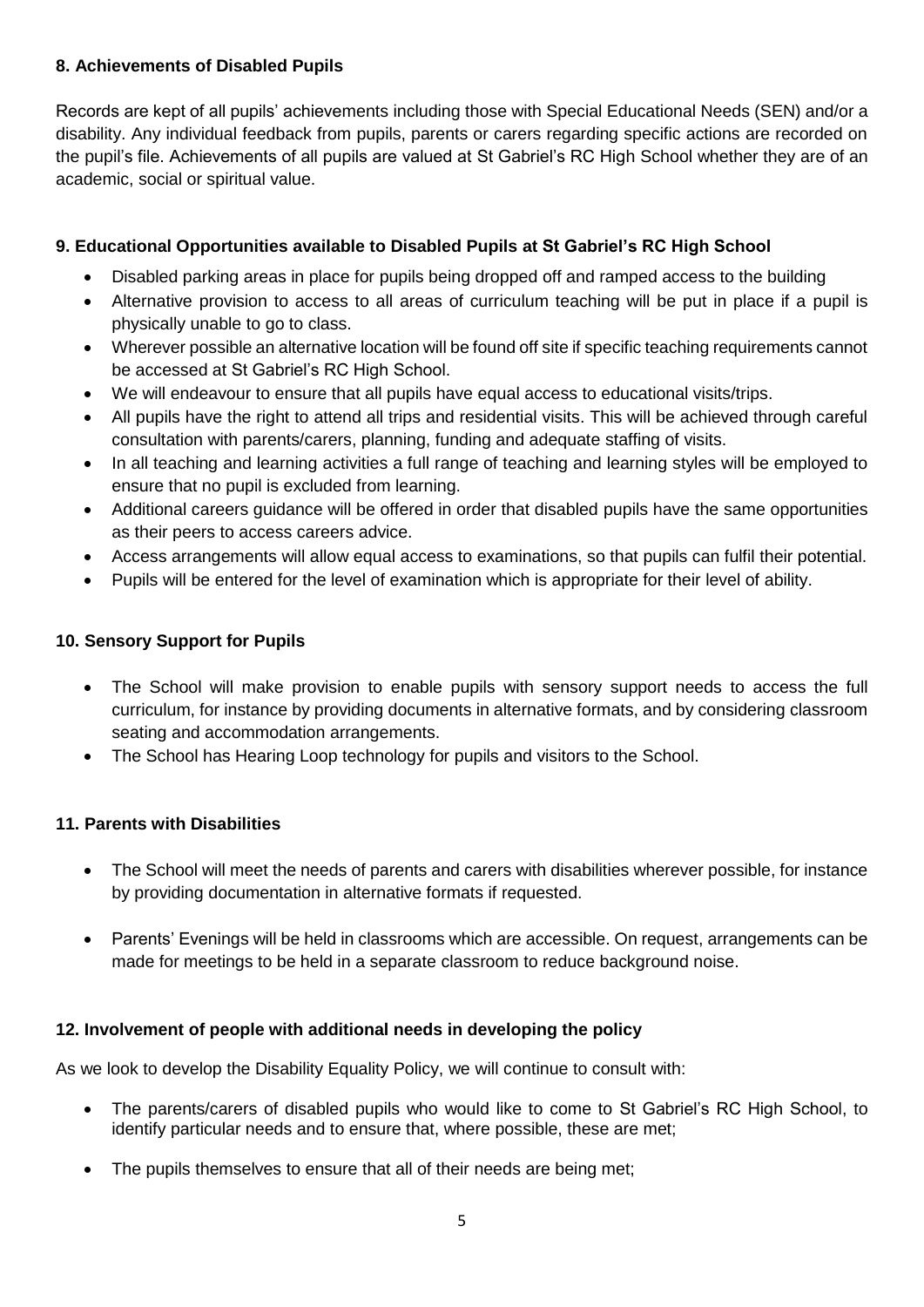• The Health and Safety Executive in order to ensure that any modification of the buildings does not contravene legislation to protect any pupils, staff, or visitors to the school.

We will continue to use these mechanisms for consultation in the future but will also seek to widen the spectrum of those consulted, specifically:

- Through encouraging disabled pupils to have representation in all school groups.
- Through setting up a focus group to collect and collate pupil views.

# **13. Recruitment, Development and Retention of Disabled Employees**

#### **i. Recruitment of Staff**

The School application form specifically requests disclosure of disability information which is then recorded within the School on appointment. This is used to inform suitable provision for the successful applicant.

#### **ii. Development of staff**

The school will analyse the information in respect of disabled staff:

- In teaching, teaching support, administrative support and site support roles;
- At all levels of seniority in the school;
- As permanent or temporary members of staff, full-time or part-time or casual staff;
- In training and professional development opportunities
- In disciplinary and capability procedures;
- In harassment and bullying procedures:
- As contract staff for example: contract cleaners and agency supply teachers;
- Among those who take sick leave
- Among those leaving the profession early

The development needs of disabled staff will be discussed with the member of staff on a request; often these discussions occur on an informal basis, but these can be formalised on request.

Wherever possible the timetable will be adjusted to reflect the needs of disabled members of staff. Other appropriate adjustments may be made as agreed between the member of staff, the Head/Senior Leadership Team and HR.

Within the constraints of financial resources the School aims to make adjustments to the premises to enable the member of staff to act effectively.

The School values the wellbeing of all members of staff. Where a member of staff is disabled or has additional needs, Occupational Health services will be engaged at an early stage. The School actively supports and contributes to any Access to Work resources that are recommended as a result of a referral to Occupational Health.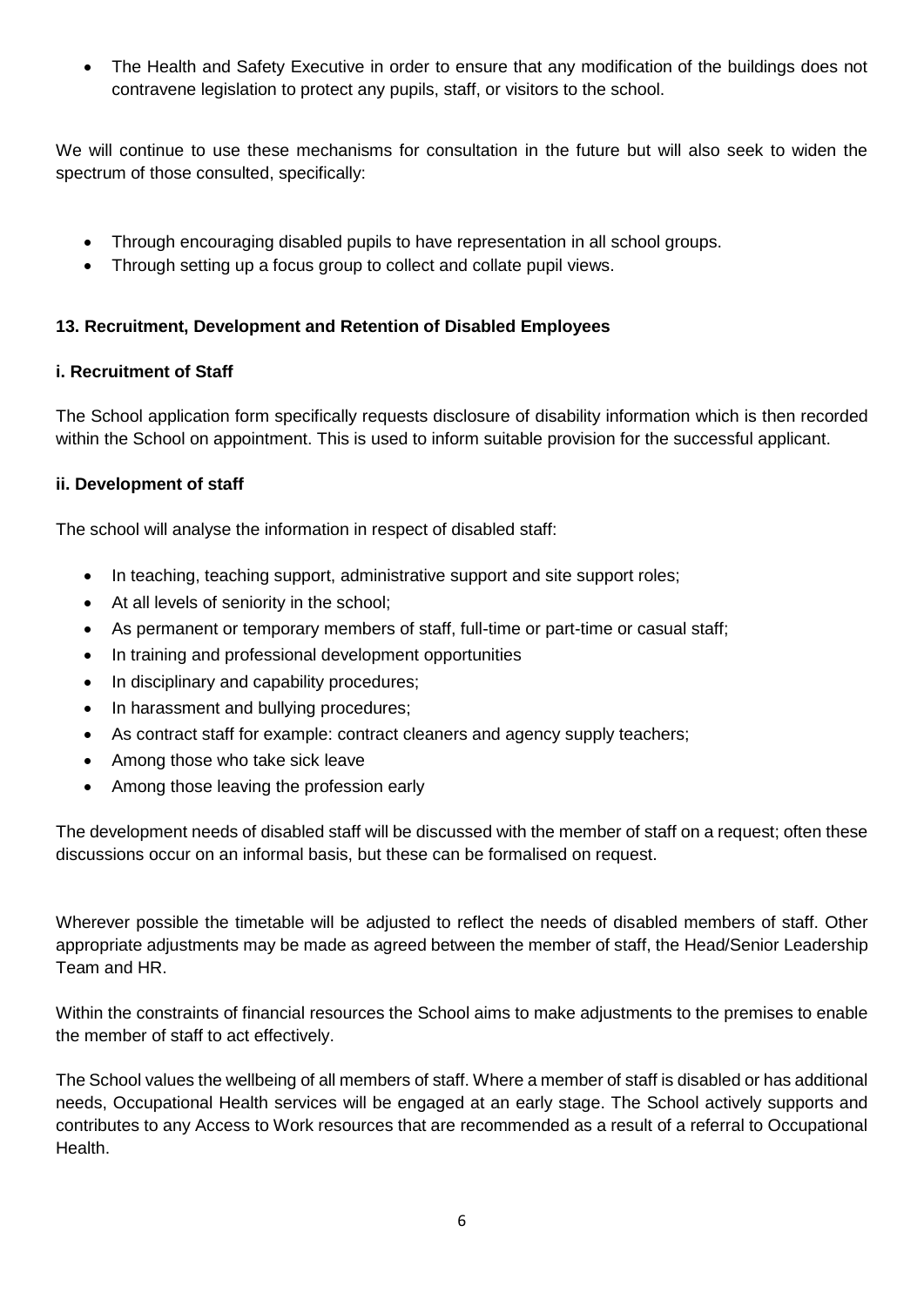The annual revision of the Disability Equality Scheme will involve an analysis of whether appropriate adjustments are being made for staff with disabilities. Support provided to enable disabled staff to return to work or continue in service will also be analysed at annual review

#### **14. School Facility Lettings**

St Gabriel's RC High School makes facilities and resources available on a lettings basis to all members of the community. (There is a managed system of hiring facilities and only buildings with 100% DDA access are available to hirers.) Not currently due to restrictions

#### **15. Discrimination in Admissions**

The Governing Body ensures that disabled pupils, young people and adult pupils are not discriminated against:

- Through the criteria determined for admission to the School, or
- By refusing an application from a disabled person for admission to the School, based on their disability

#### **16. Off-site Activities**

St Gabriel's RC High School will ensure as far as reasonably practicable that pupils, young people and staff with disabilities are given access to off-site activities organised by the school. This responsibility lies with the officer responsible for Educational Visits (Head Teacher.)

#### **17. Eliminating Harassment and Bullying**

St Gabriel's RC High School strives to achieve a positive, encouraging atmosphere conducive to nurturing positive attitudes towards all people with disability of any sort.

Should incidents of bullying/harassment occur they will be dealt with in line with the sanctions set out in the Behaviour Policy.

The Governing Body will take positive action against any employees, pupils or other person (visitors / volunteers) who are involved in the harassment of another employee, pupil or other person. All members of the school community i.e. employees, pupils or others have a duty not to harass others on the ground of their disability (or any other grounds recognised by the law), and to report instances of harassment to the Principal (or in the case of harassment by the Principal, to the Chair of the Governing Body).

#### **18. Membership of the Governing Body**

All nominations received to become a member of the Governing Body of St Gabriel's RC High School are treated equally. Disabled representatives are welcome and proceedings are made accessible. The SEND Governor is available to parents and their contact details may be obtained from the Clerk to the Governors.

#### **19. Liaison with Parents**

The governors will make available to parents/carers information relating to:

• The Accessibility Plan;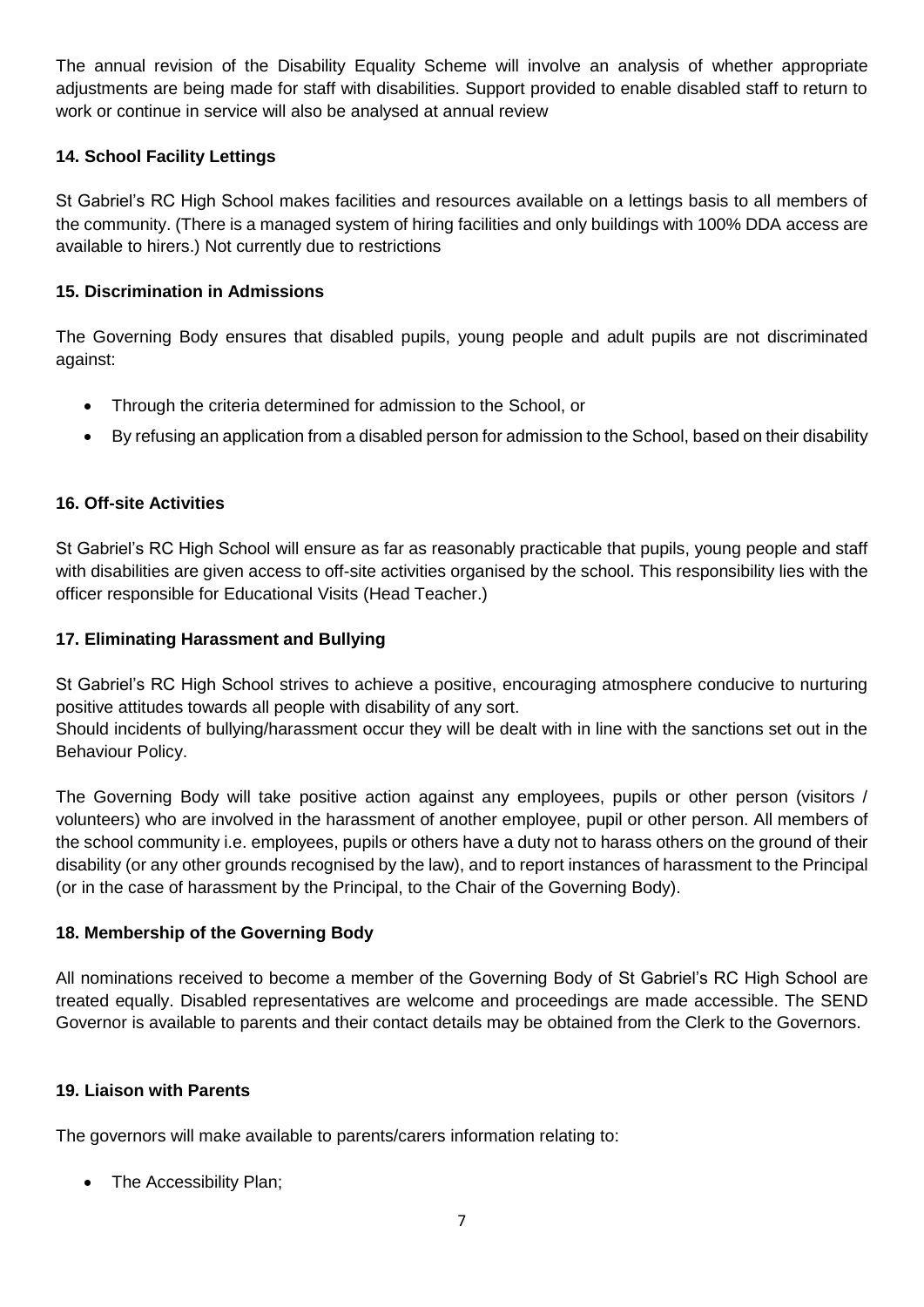• How the School helps pupils with disability gain access to the curriculum; what the school does to ensure fair treatment for disabled pupils.

St Gabriel's RC High School will continue to ensure close liaison with families of all pupils with disability through the provision of designated staff (e.g. SENDCo, Pastoral Staff, Heads of Years).

Wherever possible, information for home will be provided in different formats if requested.

#### **20. Training**

Appropriate training for staff, pupils and young people to further understanding and implementation of the DDA and SENDA will be provided. The SENDCo and SLT are responsible for organising whole school training on DDA and SENDA issues.

Staff working with pupils with individual needs will have access to suitable and relevant training as necessary.

Staff will be given, as relevant, advice from external agencies regarding the learning needs of individual pupils.

#### **21. Responsibilities**

#### **i. Governing Body Responsibilities**

The Governing Body ensuring that disabled people are not treated less favourably in the following aspects as relevant:

- Accessibility to the premises and facilities;
- Accessibility to the curriculum;
- Accessibility of associated educational services;
- Training of staff and the education of pupils

The Governing Body will:

- Oversee the implementation of all the school's policies and practices including the area of Disability, Equality and Inclusion;
- Review what reasonable adjustments are being made and could be made;
- Consider the School's Accessibility Plan; and
- Review the Plan annually.

The Governing Body is also responsible for the appointment of a SEN link governor. The link governor covers SEN provision, and has additional responsibilities in overseeing the implementation, review & monitoring and future development of this policy and Accessibility Plan.

#### **ii. Principal Responsibilities**

The Principal will:

• Along with the Governing Body ensure the implementation of the Plan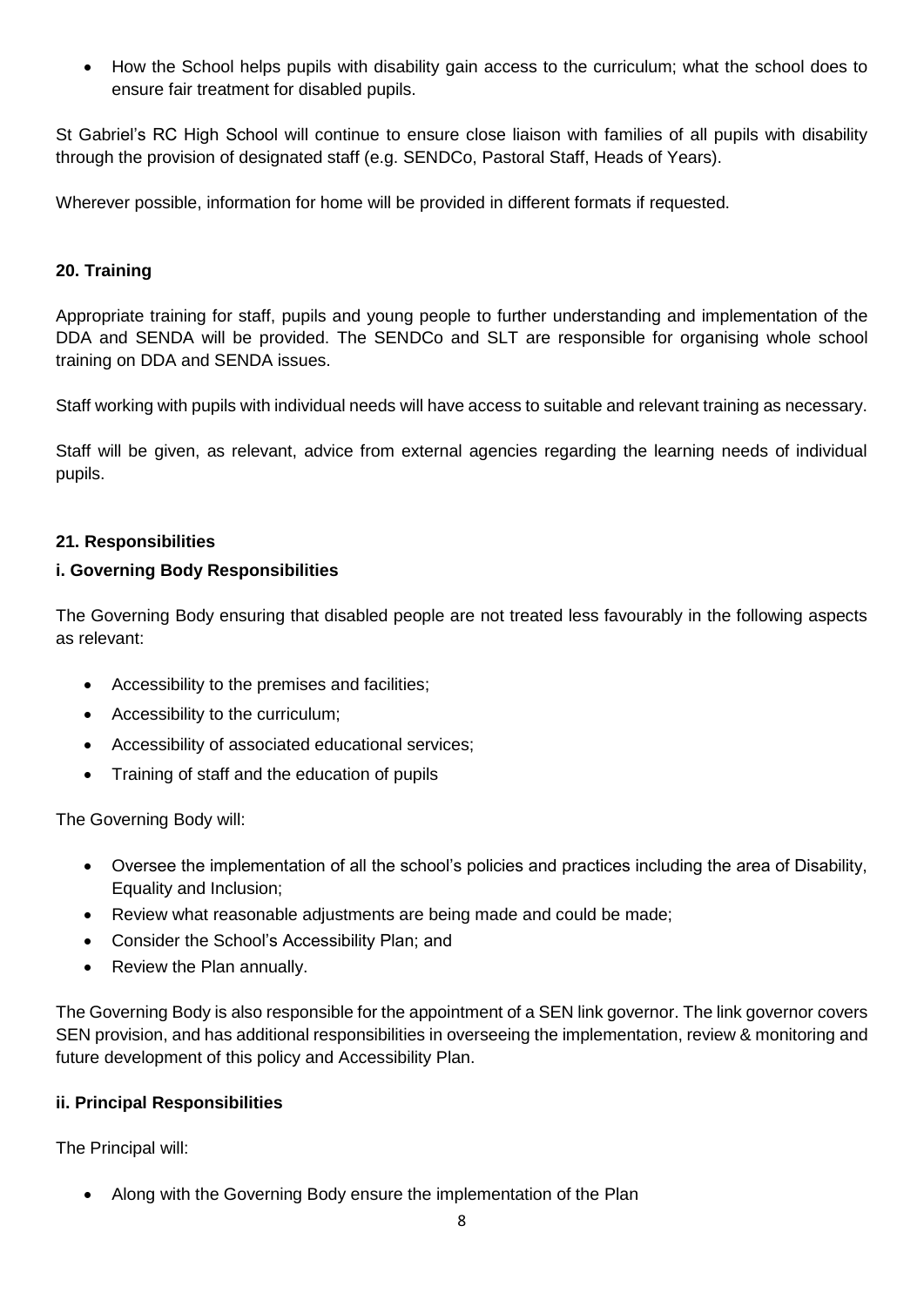- Ensure that the Accessibility Plan has been reviewed periodically and
- Updated annually, or as necessary, and report progress to the governing body;
- Ensure that regular liaison with parents/carers of pupils with additional needs takes place.

# **iii. Senior Leadership Team Responsibilities**

- The positive promotion and implementation of the policy (Deputy Head)
- Report progress as required to the Governing Body ( Deputy Head )
- Specific staff with responsibility for various aspects of the policy (see Accessibility Plan for details)
- The member of staff with responsibility for staff training and staff induction (HR)

# **iv. SENDCo Responsibilities**

- To provide access to regular relevant training opportunities & updates
- To include DDA issues in the induction programme
- Undertake SEN annual reviews and reporting, in addition to on-going and regular monitoring

# **v. Staff with responsibilities (e.g. Heads of Department/Year)**

- Implementation of the policy / scheme and reporting, recording as appropriate.
- Staff development within their area

# **vi. Teaching and Support Staff Responsibilities**

- Familiarity with the policy / scheme and assist in its implementation
- Undertake training as relevant

# **vii. Expectations of Pupils**

• To treat disabled people as favourably as others, and to and apply the school code of conduct at all times.

# **22. Accessibility Plan**

Our Accessibility Plan aims to:

- Increase the extent to which disabled pupils an young people can participate in the School curriculum;
- Improve the physical environment of the School in order to enable disabled pupils and young people to take advantage of education and associated services;
- Enable disabled staff to have reasonable access to premises and facilities that they need for their contracted duties;
- Ensure that as far as is reasonably practicable the needs of disabled visitors to the site are taken into account.

#### **23. Impact Assessment**

• The Deputy Head is responsible for monitoring the impact of the policy and Accessibility Plan, and reporting to the Governors on an annual basis.

# **24. Responsible Persons**